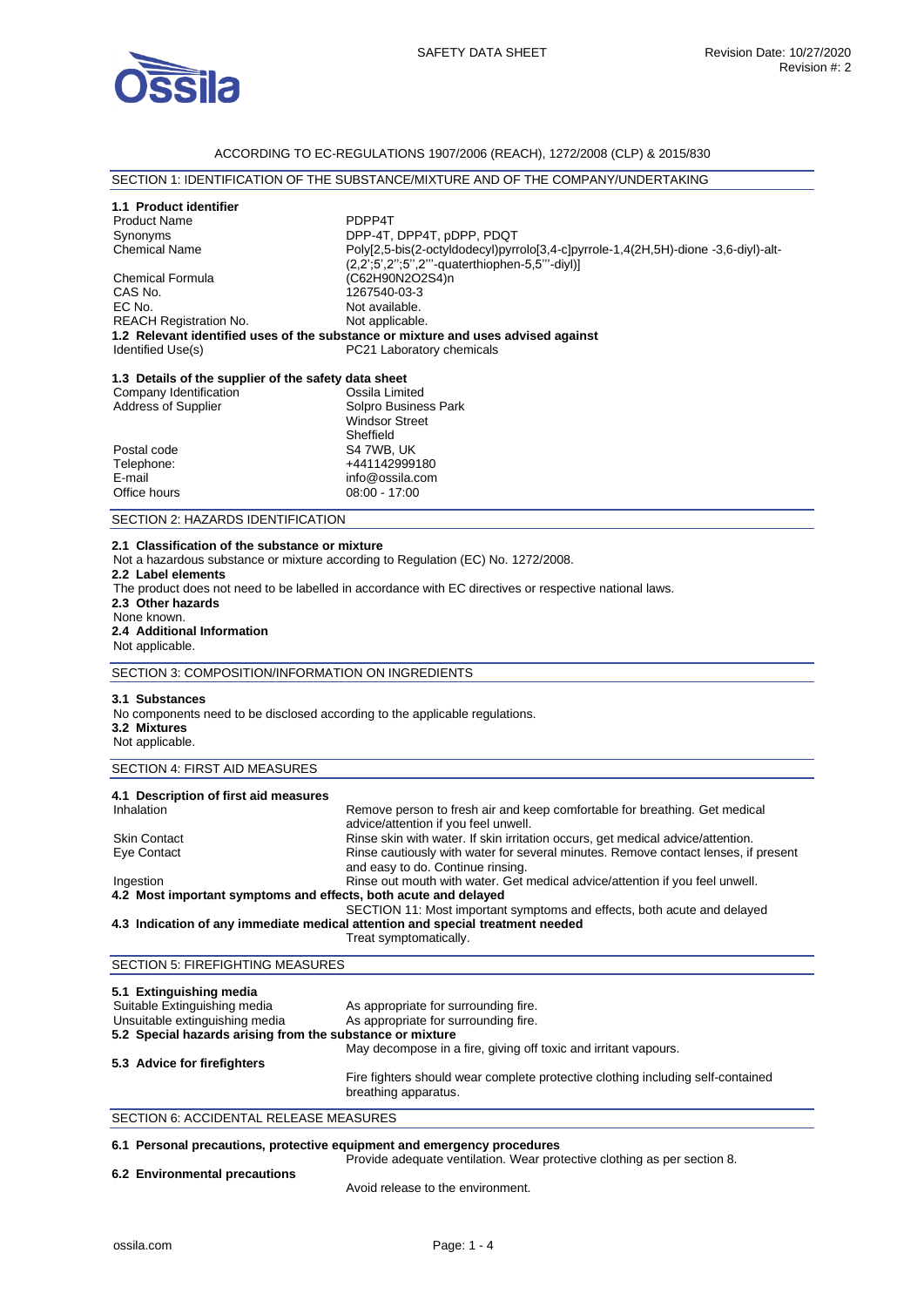

| 6.3 Methods and material for containment and cleaning up<br>6.4 Reference to other sections |                                                                   | Sweep up spilled substance but avoid making dust. Use vacuum equipment for<br>collecting spilt materials, where practicable. Dispose of contents in accordance with<br>local, state or national legislation. |  |
|---------------------------------------------------------------------------------------------|-------------------------------------------------------------------|--------------------------------------------------------------------------------------------------------------------------------------------------------------------------------------------------------------|--|
|                                                                                             |                                                                   | See Also Section 8, 13.                                                                                                                                                                                      |  |
|                                                                                             | SECTION 7: HANDLING AND STORAGE                                   |                                                                                                                                                                                                              |  |
|                                                                                             | 7.1 Precautions for safe handling                                 | Avoid breathing dust/aerosols. Use only in a well-ventilated area. Wear protective                                                                                                                           |  |
|                                                                                             | 7.2 Conditions for safe storage, including any incompatibilities  | clothing as per section 8.<br>Store in a well-ventilated place. Keep container tightly closed.                                                                                                               |  |
|                                                                                             | Storage temperature                                               | Ambient.                                                                                                                                                                                                     |  |
|                                                                                             | Storage life<br>Incompatible materials                            | Product is air and light sensitive. Store in the dark. Store under inert gas.<br>None known.                                                                                                                 |  |
|                                                                                             | 7.3 Specific end use(s)                                           | Not known. See Section: 1.2.                                                                                                                                                                                 |  |
|                                                                                             | SECTION 8: EXPOSURE CONTROLS/PERSONAL PROTECTION                  |                                                                                                                                                                                                              |  |
|                                                                                             | 8.1 Control parameters<br>8.1.1 Occupational Exposure Limits      | No Occupational Exposure Limit assigned.                                                                                                                                                                     |  |
|                                                                                             | 8.2 Exposure controls<br>8.2.1. Appropriate engineering controls  | Ensure adequate ventilation. A washing facility/water for eye and skin cleaning<br>purposes should be present.                                                                                               |  |
|                                                                                             | 8.2.2. Personal protection equipment<br>Eye Protection            | Wear eye protection with side protection (EN166).                                                                                                                                                            |  |
|                                                                                             | Skin protection                                                   | Wear protective clothing and gloves: Impervious gloves (EN 374).                                                                                                                                             |  |
|                                                                                             | Respiratory protection                                            | Normally no personal respiratory protection is necessary.                                                                                                                                                    |  |
|                                                                                             | Thermal hazards                                                   | None known.                                                                                                                                                                                                  |  |
|                                                                                             | Environmental Exposure Controls Avoid release to the environment. |                                                                                                                                                                                                              |  |
|                                                                                             | SECTION 9: PHYSICAL AND CHEMICAL PROPERTIES                       |                                                                                                                                                                                                              |  |
|                                                                                             | 9.1 Information on basic physical and chemical properties         |                                                                                                                                                                                                              |  |

| Appearance                              | Solid powder/fibres                                            |
|-----------------------------------------|----------------------------------------------------------------|
|                                         | Colour: Dark green                                             |
| Odour                                   | Not known.                                                     |
| Odour threshold                         | Not known.                                                     |
| рH                                      | Not known.                                                     |
| Melting point/freezing point            | Not known.                                                     |
| Initial boiling point and boiling range | Not known.                                                     |
| Flash Point                             | Not known.                                                     |
| Evaporation rate                        | Not known.                                                     |
| Flammability (solid, gas)               | Not known.                                                     |
| Upper/lower flammability or explosive   | Not known.                                                     |
| limits                                  |                                                                |
| Vapour pressure                         | Not known.                                                     |
| Vapour density                          | Not known.                                                     |
| Density (g/ml)                          | Not known.                                                     |
| Relative density                        | Not known.                                                     |
| Solubility(ies)                         | Solubility (Water): Not known.                                 |
|                                         | Solubility (Other): Chloroform, chlorobenzene, dichlorobenzene |
| Partition coefficient: n-octanol/water  | Not known.                                                     |
|                                         |                                                                |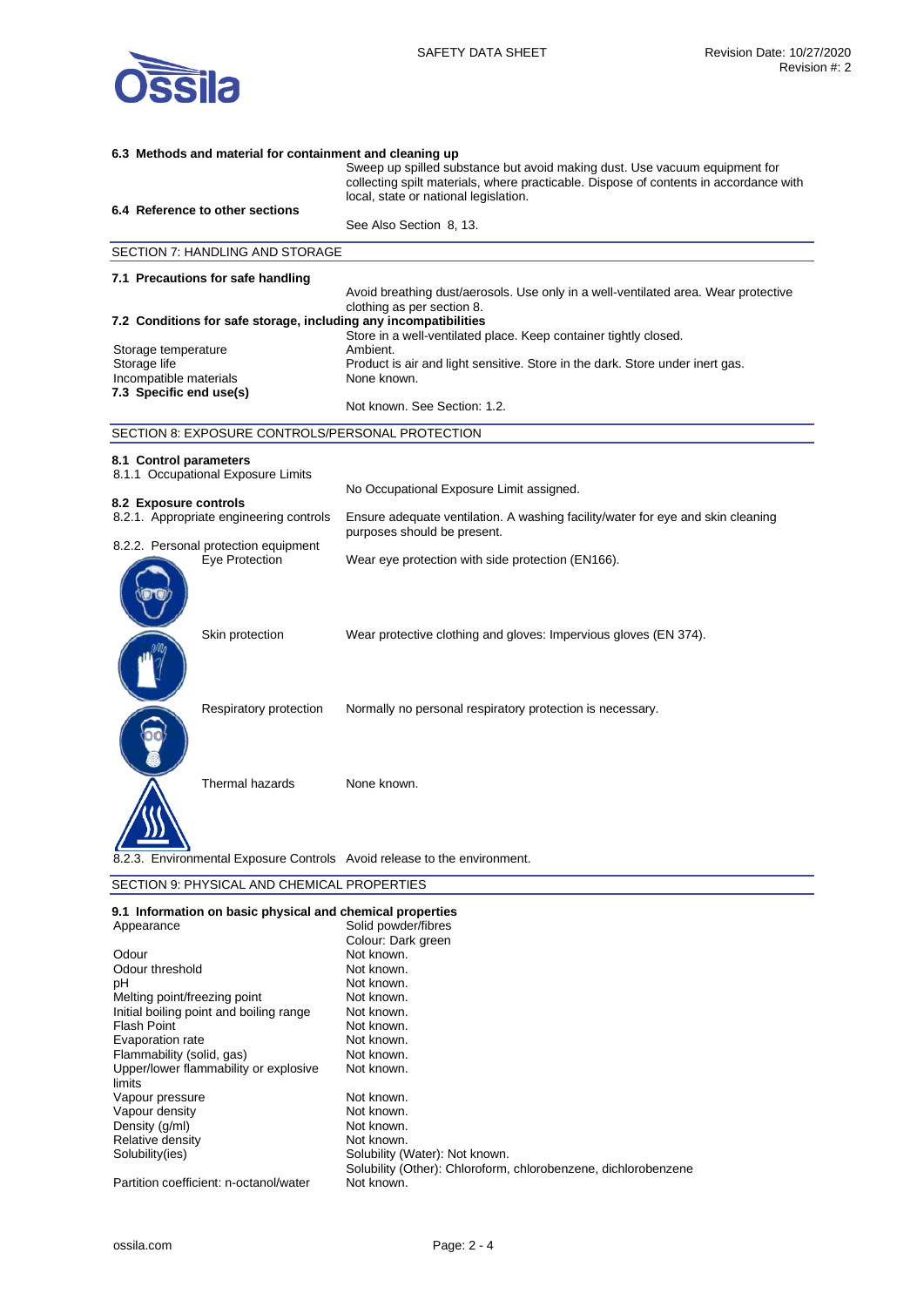

| Auto-ignition temperature<br>Decomposition Temperature (°C)<br>Viscosity<br><b>Explosive properties</b><br>Oxidising properties<br>9.2 Other information | Not known.<br>Not known.<br>Not known.<br>Not known.<br>Not known.<br>None.          |
|----------------------------------------------------------------------------------------------------------------------------------------------------------|--------------------------------------------------------------------------------------|
| SECTION 10: STABILITY AND REACTIVITY                                                                                                                     |                                                                                      |
| 10.1 Reactivity                                                                                                                                          |                                                                                      |
| 10.2 Chemical Stability                                                                                                                                  | None anticipated.                                                                    |
|                                                                                                                                                          | Stable under normal conditions.                                                      |
| 10.3 Possibility of hazardous reactions                                                                                                                  |                                                                                      |
| 10.4 Conditions to avoid                                                                                                                                 | Not known.                                                                           |
|                                                                                                                                                          | Not known.                                                                           |
| 10.5 Incompatible materials                                                                                                                              |                                                                                      |
|                                                                                                                                                          | Not known.                                                                           |
| 10.6 Hazardous decomposition products                                                                                                                    |                                                                                      |
|                                                                                                                                                          | No hazardous decomposition products known.                                           |
| SECTION 11: TOXICOLOGICAL INFORMATION                                                                                                                    |                                                                                      |
| 11.1 Information on toxicological effects                                                                                                                |                                                                                      |
| Acute toxicity - Ingestion                                                                                                                               | Not classified.                                                                      |
| Acute toxicity - Skin Contact                                                                                                                            | Not classified.                                                                      |
| Acute toxicity - Inhalation                                                                                                                              | Not classified.                                                                      |
| Skin corrosion/irritation                                                                                                                                | Not classified.                                                                      |
| Serious eye damage/irritation                                                                                                                            | Not classified.                                                                      |
| Skin sensitization data                                                                                                                                  | Not classified.                                                                      |
| Respiratory sensitization data                                                                                                                           | Not classified.                                                                      |
| Germ cell mutagenicity                                                                                                                                   | Not classified.                                                                      |
| Carcinogenicity                                                                                                                                          | Not classified.                                                                      |
| Reproductive toxicity                                                                                                                                    | Not classified.                                                                      |
| Lactation                                                                                                                                                | Not classified.                                                                      |
| STOT - single exposure                                                                                                                                   | Not classified.                                                                      |
| STOT - repeated exposure                                                                                                                                 | Not classified.                                                                      |
| Aspiration hazard<br>11.2 Other information                                                                                                              | Not classified.                                                                      |
|                                                                                                                                                          | Not known.                                                                           |
|                                                                                                                                                          |                                                                                      |
| SECTION 12: ECOLOGICAL INFORMATION                                                                                                                       |                                                                                      |
|                                                                                                                                                          |                                                                                      |
| 12.1 Toxicity<br>Toxicity - Aquatic invertebrates                                                                                                        | Not known.                                                                           |
| Toxicity - Fish                                                                                                                                          | Not known.                                                                           |
| Toxicity - Algae                                                                                                                                         | Not known.                                                                           |
| Toxicity - Sediment Compartment                                                                                                                          | Not classified.                                                                      |
| <b>Toxicity - Terrestrial Compartment</b>                                                                                                                | Not classified.                                                                      |
| 12.2 Persistence and Degradation                                                                                                                         |                                                                                      |
|                                                                                                                                                          | Not known.                                                                           |
| 12.3 Bioaccumulative potential                                                                                                                           |                                                                                      |
|                                                                                                                                                          | Not known.                                                                           |
| 12.4 Mobility in soil                                                                                                                                    |                                                                                      |
| 12.5 Results of PBT and vPvB assessment                                                                                                                  | Not known.                                                                           |
|                                                                                                                                                          | Not known.                                                                           |
| 12.6 Other adverse effects                                                                                                                               |                                                                                      |
|                                                                                                                                                          | Not known.                                                                           |
|                                                                                                                                                          |                                                                                      |
| SECTION 13: DISPOSAL CONSIDERATIONS                                                                                                                      |                                                                                      |
| 13.1 Waste treatment methods                                                                                                                             |                                                                                      |
|                                                                                                                                                          | Dispose of contents in accordance with local, state or national legislation. Recycle |
|                                                                                                                                                          | only completely emptied packaging. Normal disposal is via incineration operated by   |
|                                                                                                                                                          | an accredited disposal contractor. Send to a licensed recycler, reclaimer or         |

Disposal should be in accordance with local, state or national legislation.

incinerator.